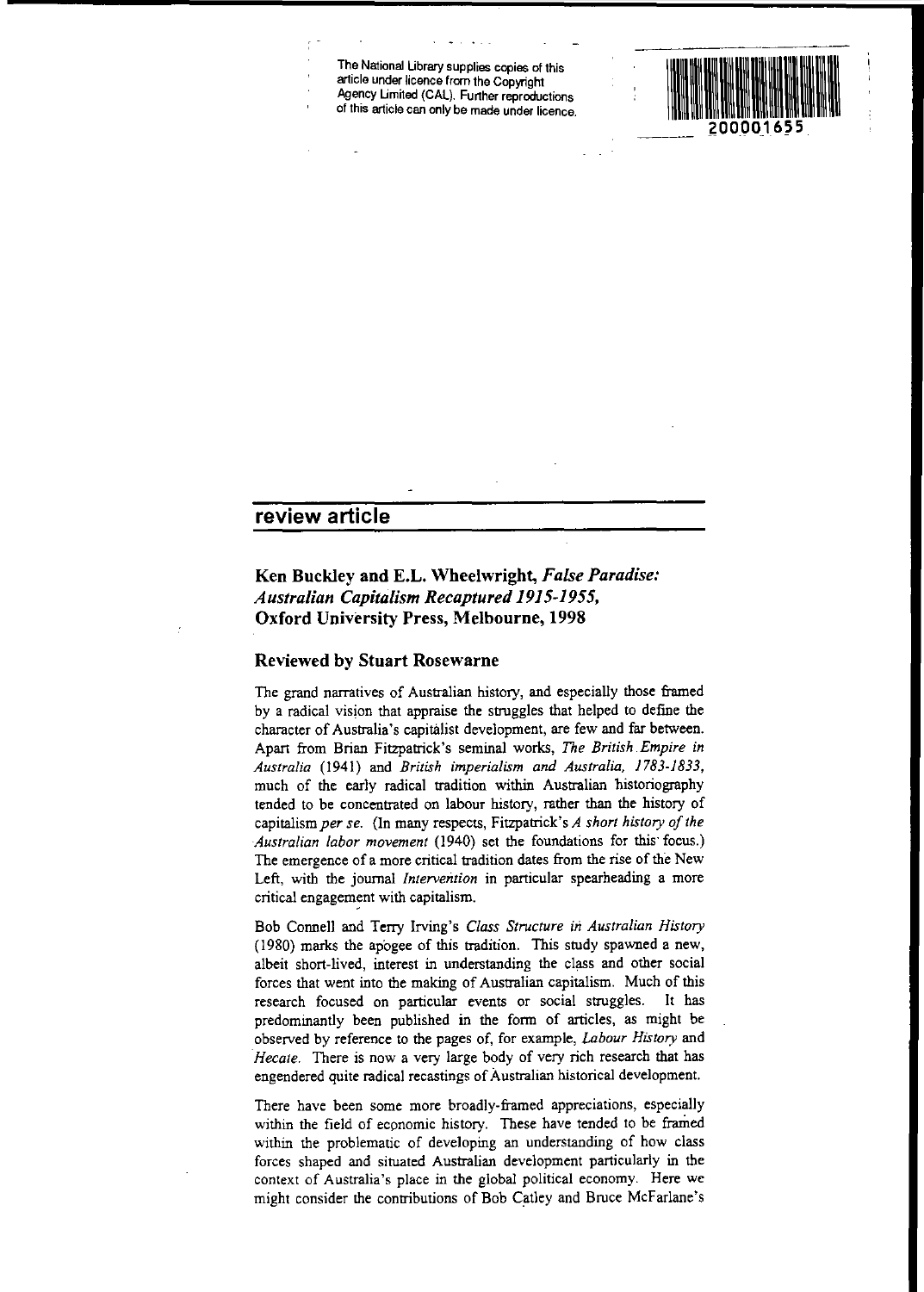*Australian Capitalism in Boom and Depression* (1981), Peter Cochrane's, *Industrialisation and Dependence: Australia's Road to Economic Development, 1870-1939* (1980), Kosmas Tsokhas' *Markets, Money and Empire: The Political Economy of the Australian Wool Industry* (1990) and Andrew Wells' *Constructing Capitalism: An Economic History ofEastern Australia 1788-1901 (1989).*

Meanwhile, in contrast with this fluny of activity, the orientation of radical interventions in Australian historiography has shifted ground considerably, effecting a dramatic rethinking of what makes Australian history. The most significant aspect of this has been the recovery of the lost histories of struggles around gender, race and ethnicity. The history of Australian capitalism *can* no longer be regarded as simply the history of labour pitted against capital. Our historical heritage must necessarily be appreciated as much more multi-layered than the early critics conceived. This shift reflects an opening up of the New Left project.

One consequence of this has been that the grand narratives have become less meaningful. Acknowledging that the evolution of the. Australian political economy is a multi-layered and complex process makes the rewriting of the story of Australia an extremely difficule exercise. Indeed, some critics would contend that the peeling back of the different layers of our past has brought an end to the grand historical narrative. In many respects, the radical, rewriting of Australian history, by socialists, feminists and other social critics, has fractured of our understanding of the passage of Australian capitalism.

Tbis position has rarely been contested. The four-volume series *A* People's History of Australia since 1788 edited by Verity Burgmann and Jenny Lee (1988) was, in part, an attempt to take stock of this, seeking to capture the different elements of the past within the broad framework of radical discourse. The publication of *False Paradise: Australian Capitalism Revisited, 1915-1955* builds on this through a reassessment of the making of Australian capitalism. Following on from their *No Paradise for Workers: Capitalism and the Common People 1788-1914* (1988) and with a third volume promised, *False Paradise* signals the determination of Ken Buckley and Ted Wheelwright to provide us with a **radical reinterpretation of our capitalist past and, in the process, their** project reasserts the place of the grand narrative.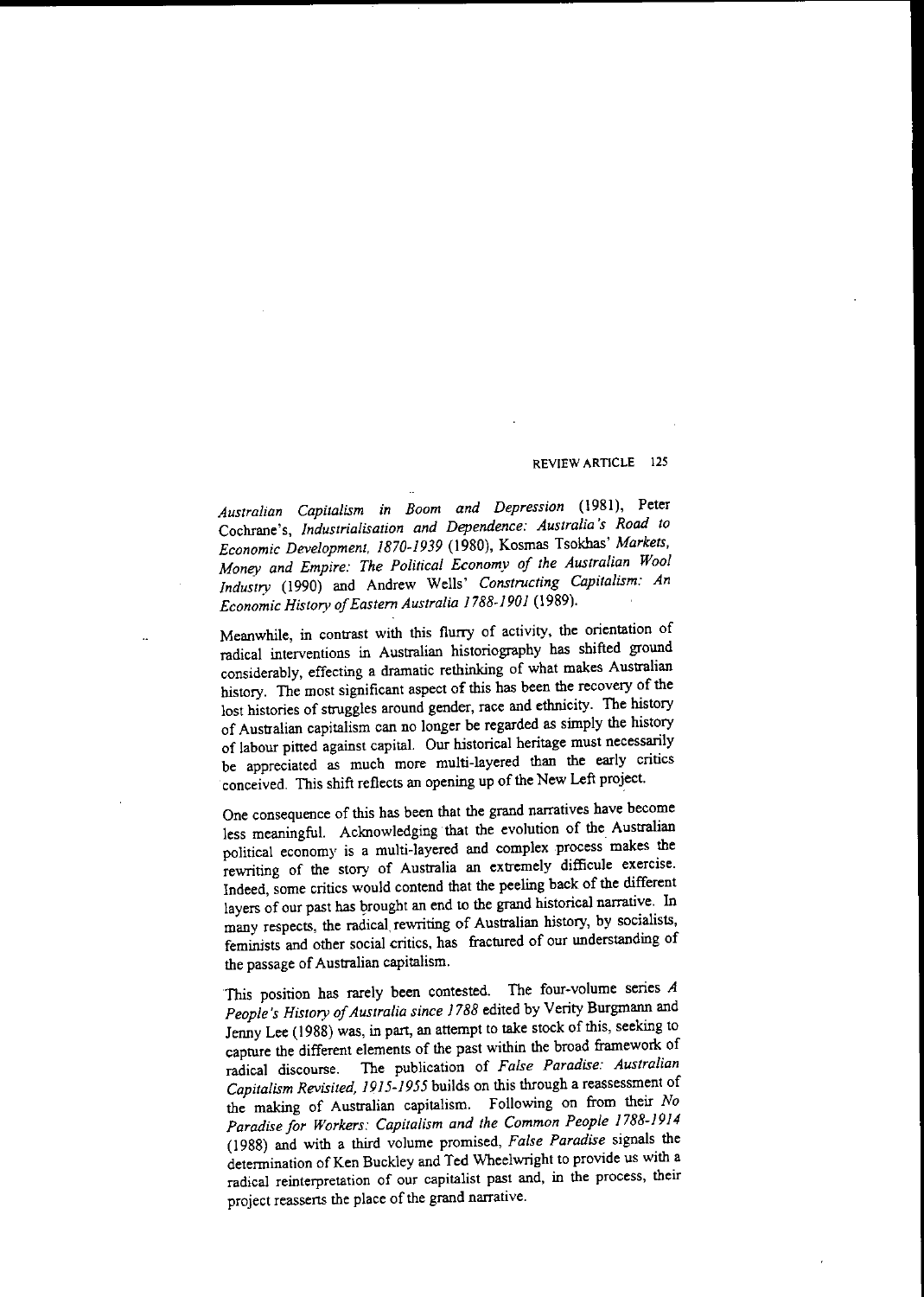Buckley and Wheelwright's endeavours are moved by the earnest ambition to assert the place of socialist scholarship in Australia; they **want to rejuvenate the socialist tradition within Australian** historiography. As a benchmark in Australian historical research, this project is an unusual one for it is based on a collaboration of longstanding that has no obvious counterpart and which builds upon a longer association as radical colleagues. As new arrivals to the University of Sydney in the post-World War Two period, Buckley and Wheelwright brought with them a commitment to progressive research and industrial rights for academic workers, as well as civil rights and other progressive political causes beyond the academy. Buckley set about the task of reinterpreting the economic history of white settlement<br>in Australia before, moving onto labour history. Wheelwright in Australia before moving onto labour history. concentrated on documenting the institutional foundations, and especially the power exercised by corporations, Australian and more notably foreign-owned, that defmed the Australian political economy.

The making of Buckley and Wheelwright's intellectual and political oeuvre precedes the rise of the New Left, but in their early rejection of Soviet communism, in their different ways, they might sensibly be regarded as both precursors of the New Left ambitions. They might sensibly be regarded as members of an older left, but their individual researches and political/intellectual activity over the course of the late 1960s and the 1970s indicate a preparedness to embrace issues that would become key elements in the revitalisation of critical scholarship in the post-1970s era. Note for example, Wheelwright's essays on 'social **issues', including women and the environment, written well before these** developed into the bread-and-butter concerns of any left critic worth her or his weight *(Radical Political Economy Essays: Collected Essays,* 1974). This is also evident in their collaboration to promote the researches of fellow travellers in radical political economy in Australia. This is not the place to write the biographies of Buckley and Wheelwright, but any assessment of *False Paradise: Australian Capitalism Revisited,* and/or *No Paradise for Workers* can not be made without considering their historical journey.

**Their history project has to be considered in the context** oftheir **efforts to** provide a forum for the radical reinterpretation of the history of

ï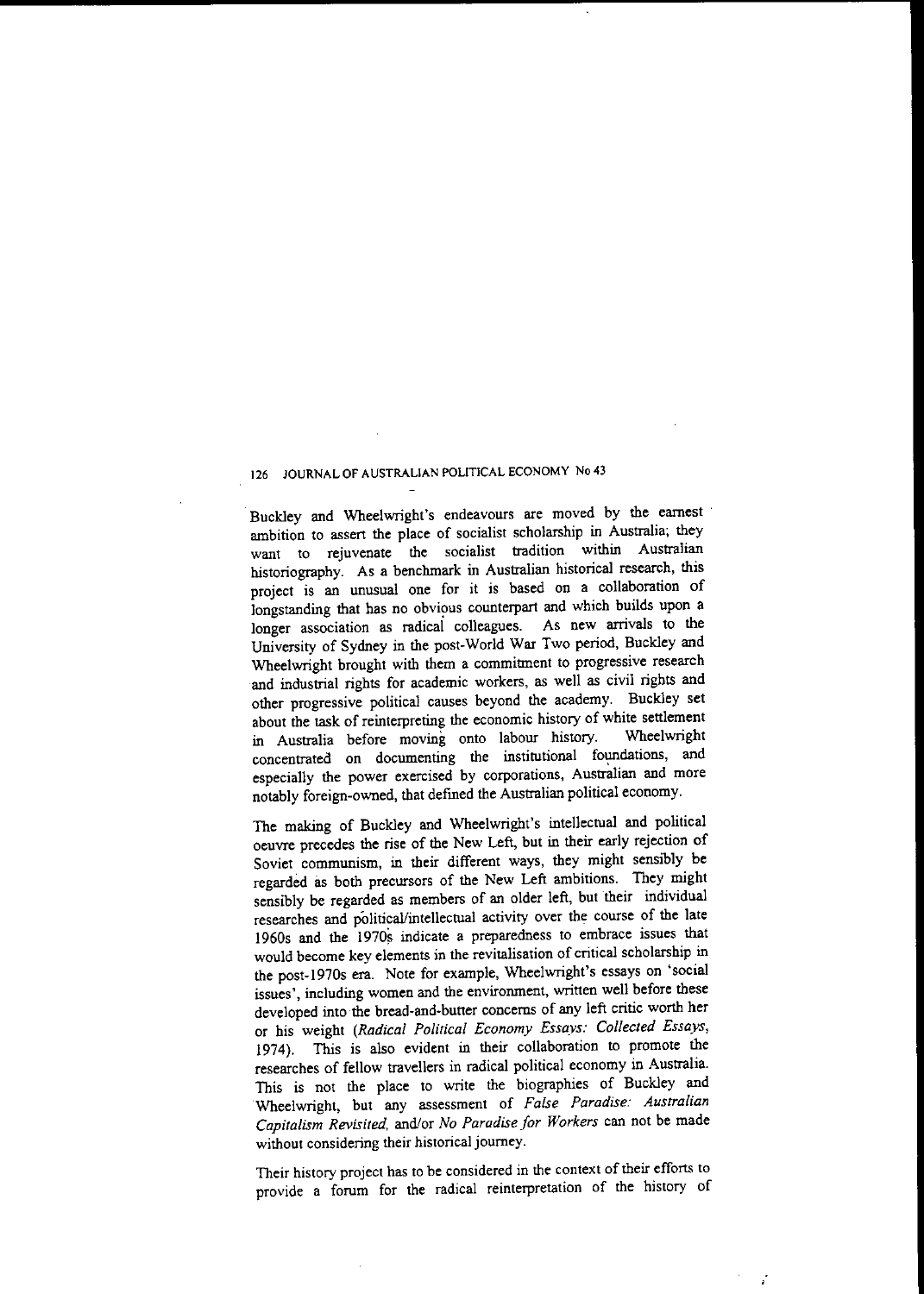Australian capitalism. The jointly-edited series *Essays in the Political Economy of Australian Capitalism,* five volumes of collected essays published between 1975 and 1983, to which the jointly-edited *Communications and the Media in Australia* (1987) should also be added, set foundations for the writing of the grand narrative. Their long running and well-established contributions to the critical understanding of Australian capitalism in economic history and political economy are unparalleled. *False Paradise,* as with *No Paradise for Workers,* bears the imprint of their respective research endeavours. The studies rely quite substantially on critical interventions published in the *Essays in the Political Economy oJ Australian Capitalism. Fa/se Paradise* and *No Paradise for Workers* continue to build upon themes that have distinguished their research from the outset. This is evident in Buckley's *The Amalgamated Engineers in Australia 1852-1920,* published in 1970, and the multi-volume history of Burns Philp, written in conjunction with Kris K1ugman, one marking his commitment to the recovery of the history of the institutions of labour, the other his desire to write the history of capital. Wheelwright has been largely preoccupied with the institutional organisation of capital and the consequent shaping of the structure of capitalism. *The Highest Bidder* (1965) co-authored with Brian Fitzpatrick, and (with Judith Miskelly)'s *Anatomy of Australian Manufacturing Industry* (1967) document the concentration of corporate power, and especially'foreign capital. These studies set the scene for building a left institutionalist analysis in Australia, and quite clearly laid the foundations for the most celebrated of Wheelwright's contribution to Australian political economy: *Australia: A Client State* co-authored with Greg Crough (1982).

Unlike many of their contemporaries in the pre-New Left era, Buckley and Wheelwright's overriding interests have been with championing the interests of 'the common people', and especially the working class, by promoting the recovery of labour history, and the critical dissection of the power relations that have defined Australian capitalism. This project has been pursued through their own research endeavours and through the encouragement of others. And, as we are reminded in the closing passages of *False Paradise,* this project cannot be set aside from their **active political engagements in championing civil rights and intellectual** freedom. Theirs has been an intellectual struggle that has embroiled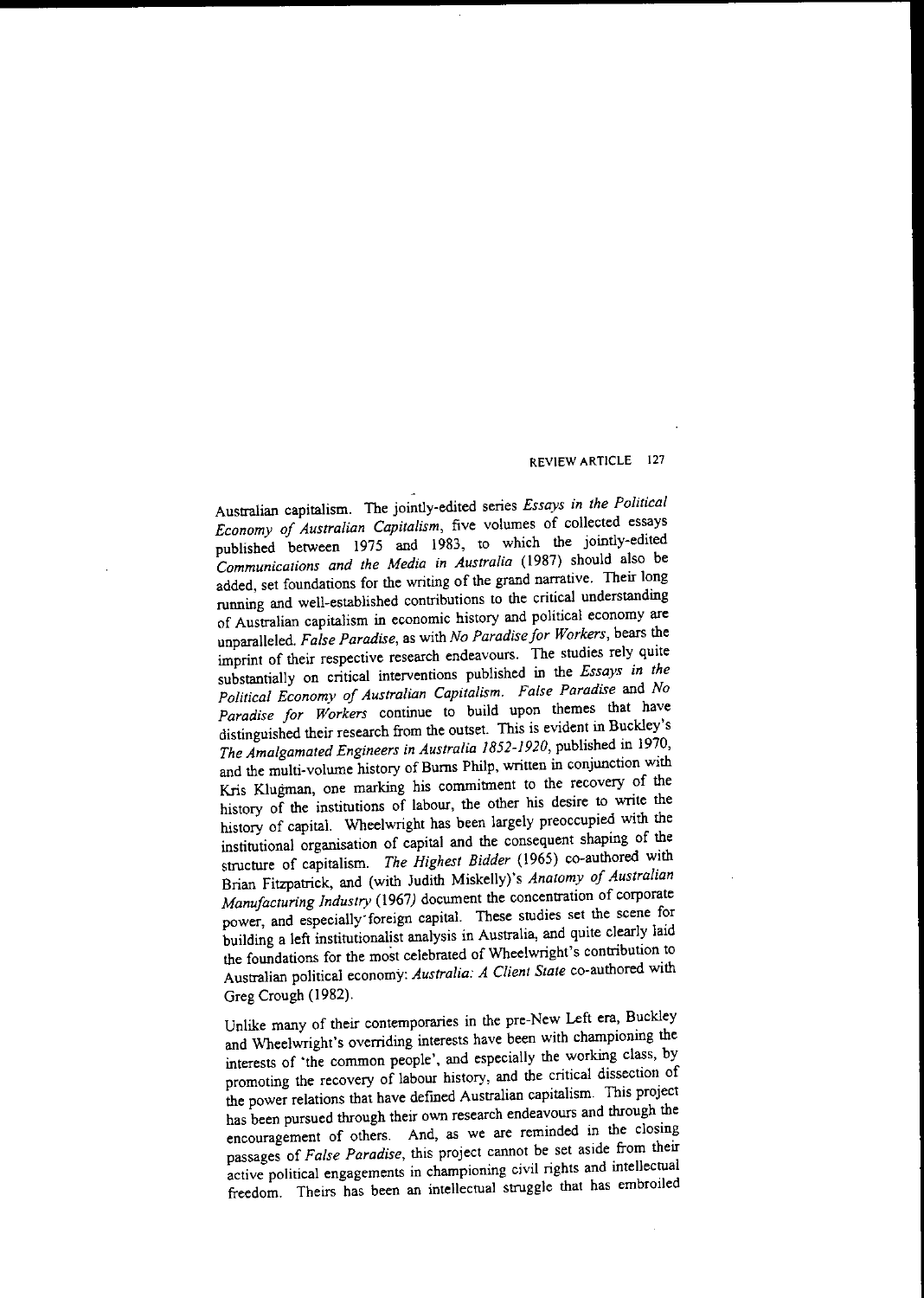them in political struggle. They did not capitulate to the pressures of the Cold War, especially the pressures brought to bear to get them to sacrifice their political/intellectual integrity and conform to the forces of conservatism in their workplace, The University of Sydney. When one reflects on this pedigree, their progressive intellectual and activist **commitment, their endeavour to recover the radical and socialist tradition** in Australian historiography must be taken seriously.

*False Paradise* and *No Paradise for Workers* lay the foundations for the resurrection of the grand narrative. But the project is not of the same ilk as that of, say Manning Clark's multi-volume *A History of Australia.* The project is more limited in scope. As Buckley and Wheelwright note in the preface to *No Paradise for Workers*:

**This work is not a general history of Australia in the conventional sense; the approach is not sequential, but deals with critical periods in the evolution of capitalism, and its relation to the common people. (p. vii)**

And, in charting the "critical periods of capitalism and its relation to the common people", Buckley and Wheelwright's *oeuvre* is not coloured by that heroic vision which marks Clark's historical journeys. They preface the first volume in their project with this explicit qualification, citing Clark himself: "We had...neither the institutions, nor the inclination, nor the beliefto make oui country a paradise for the people" *(A Discovery of Australia,* 1976 Boyer Lectures).

Buckley and Wheelwright's journey is essentially one of explaining the hegemony of capitalism. Their project is unapologetically Marxist in focus, and the principal object is to explain the resilience of capitalism. This is explored through an exploration of the institutional, the material, the social and the political foundations that underscore this resilience. However, One has to turn to *No Paradise for Workers* to better appreciate the intellectual foundations of *False Paradise* because it is in *No Paradise for Workers* that the structure and the method of Buckley and Wheelwright's project is most clearly elaborated.

Buckley and Wheelwright are preoccupied with the telling the story of the ascendancy of capitalism, through periods of progress and adversity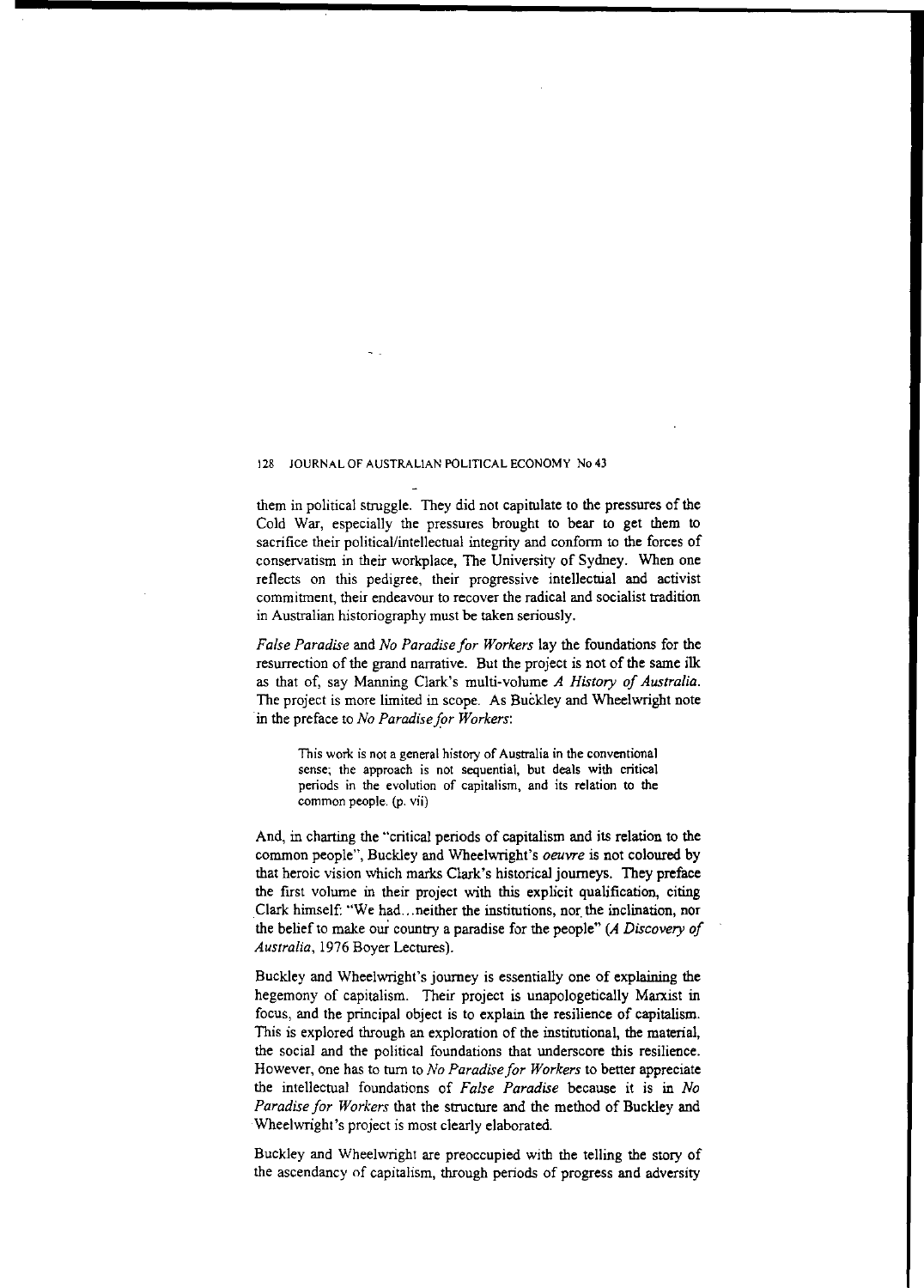consequent upon the ascendancy of initially pastoral and merchant capital, the crucial role of fmancial capital, especially insofar as this assumed such a central role in underscoring Australia's dependent status within British global capitalism, and fmally industrial capital. Capitalist control of land and the alienation of labour from the means of production **are held out to be the foundation stones necessary for the success of** capital accumulation in the nineteenth century. Consequently struggles over land, originating with the expropriation of the Aboriginal inhabitants, and continuing with the fights to free up land for farmers and **workers, and the enduring tensions defining the relation between capital** and labour are the principal subjects of analysis.

In seeking to explain the hegemony of capitalism, *No Paradise Jar Workers* lays down a structure of argument and critical themes that carry through to *False Paradise.* Hegemony can be partly attributable to the successes of capitalism, the opportunities capitalism threw up from time to time, underscoring a fluidity. in class structure that countered any tendencies to the simple polarisation of capital and labour. However, the hegemony of capitalism is also argued to have been one of the corollaries of the way in which dominant forms of working class organisation evolved, industrially and politically. Visions of material advancement helped to shape the preoccupations of the emerging working class organised in industrial unions, focussed on securing higher wages and improved working conditions, with unions strengthening their bargaining position by effecting a community of interests that was also exclusionary and sowed divisions within the working class defined by sex, race and skill. This 'labourist tradition' became embedded in the Labor Parry, formed in the wake of the defeat of industrial labour in the Great Depression of the 1890s. Finally, and performing a pivotal role in securing the resilience and hegemony of capitalism in Australia, Buckley and Wheelwright signal the state as the institutional driving force. cohering, organising and contributing to its evolution. As well, the state acted to contain challenges to capital's authority, stifling via peaceful and **sometimes violent and sometimes covert means any organised opposition** to capitalism's rule. Indeed the critical role of the state is argued to have been one of the distinctive features of Australian capitalism.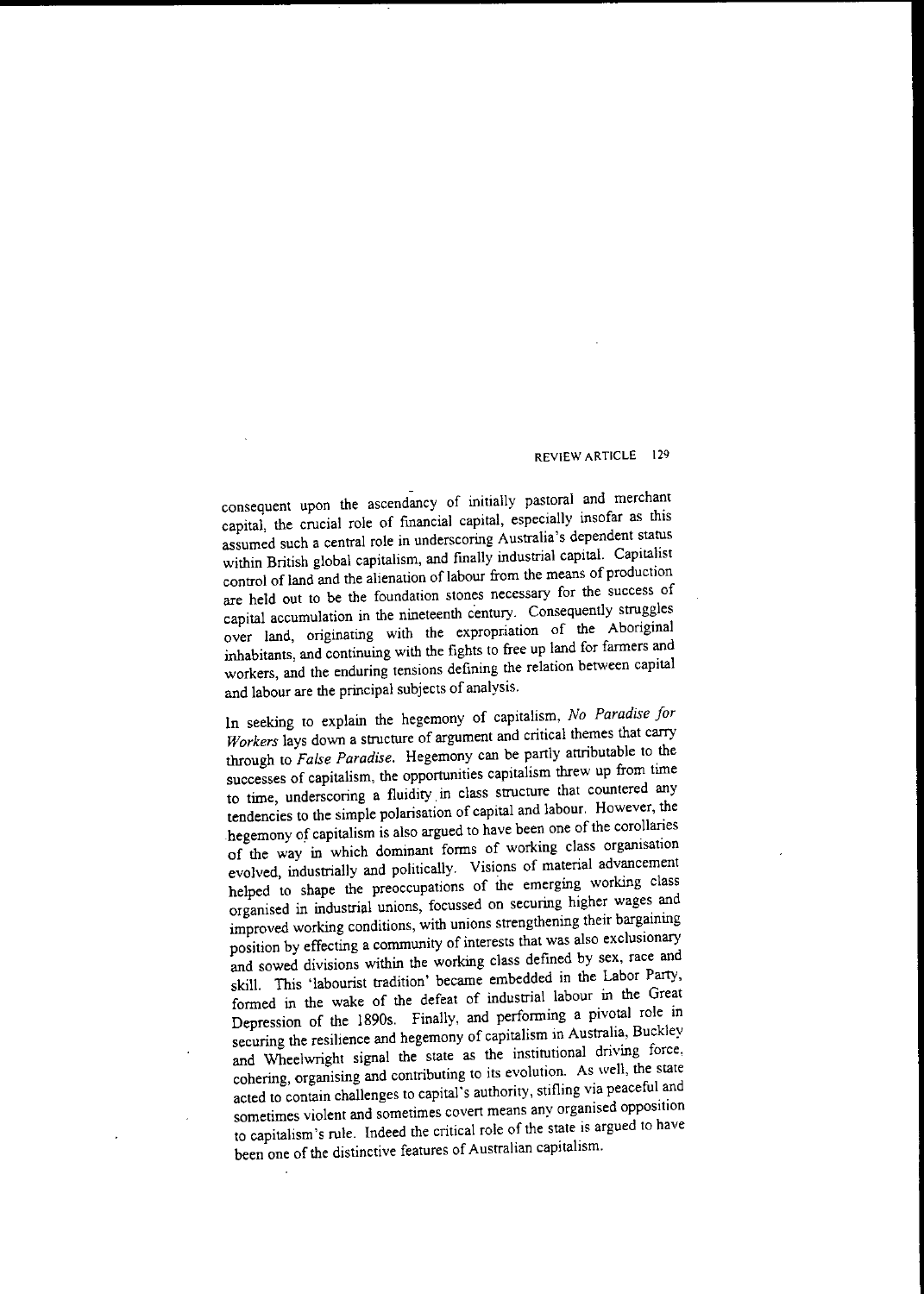*No Paradise for Workers* sets both the tone and also the structure for how this *story* of capitalism is told. The telling of this *story* does not proceed through a detailed reconstruction of Australia's historical capitalist  $development - the grand narrative - but rather through an exploration of$ key moments to illustrate the changing character and the hiccups in the progress of Australian capitalism. Vignettes complement this, providing neat illustrations of the essence of the propositions being elaborated and also introducing an element of intimacy in the *story* telling that draws **upon the authors' own, more focussed researches as well as the** researches of those they have encouraged.

The temporal boundaries of the *story* of Australian capitalism's development advanced in *False Paradise* are set by the two watersheds defining Australia's place within the global political economy. World War One, it is argued, marked the true making of the nation. The War marked the commencement of the untying of the metaphorical imperial apron strings, paradoxically embodied both in the successful anticonscription campaign and the underscoring of an emergent nationalist and militarist ethos that was to celebrate the making of the ANZAC. More importantly, however, the War also engendered a more systematic union of the state with capital, spawning the eventual ascendancy of industrial capitalism.

At the other end of this temporal horizon, *False Paradise* delivers the frustration of a nation all but within reach of a better future. It is a future that remained capitalist, albeit a capitalism with a more human face ·insofar as it provided a degree of material security for most not hitherto enjoyed, although this was by no means universal. Yet it is a frustration borne of the failure to assert an independence in the international political economy, the consequence of the Chifley Labor Government's defeat in 1949 and the dousing of "the light of an independent Australian foreign policy" (p. 226). It is also a frustration borne of the failure of the Labor-govemed federal state to withstand the authority of financial capital and of the obliteration of the hope that the state might provide the institutional vehicle through which progressive forces might effect the **abolition of capitalism or, at the very least, fashion a more humane capitalism. Instead the state effects its assault on civil society in the**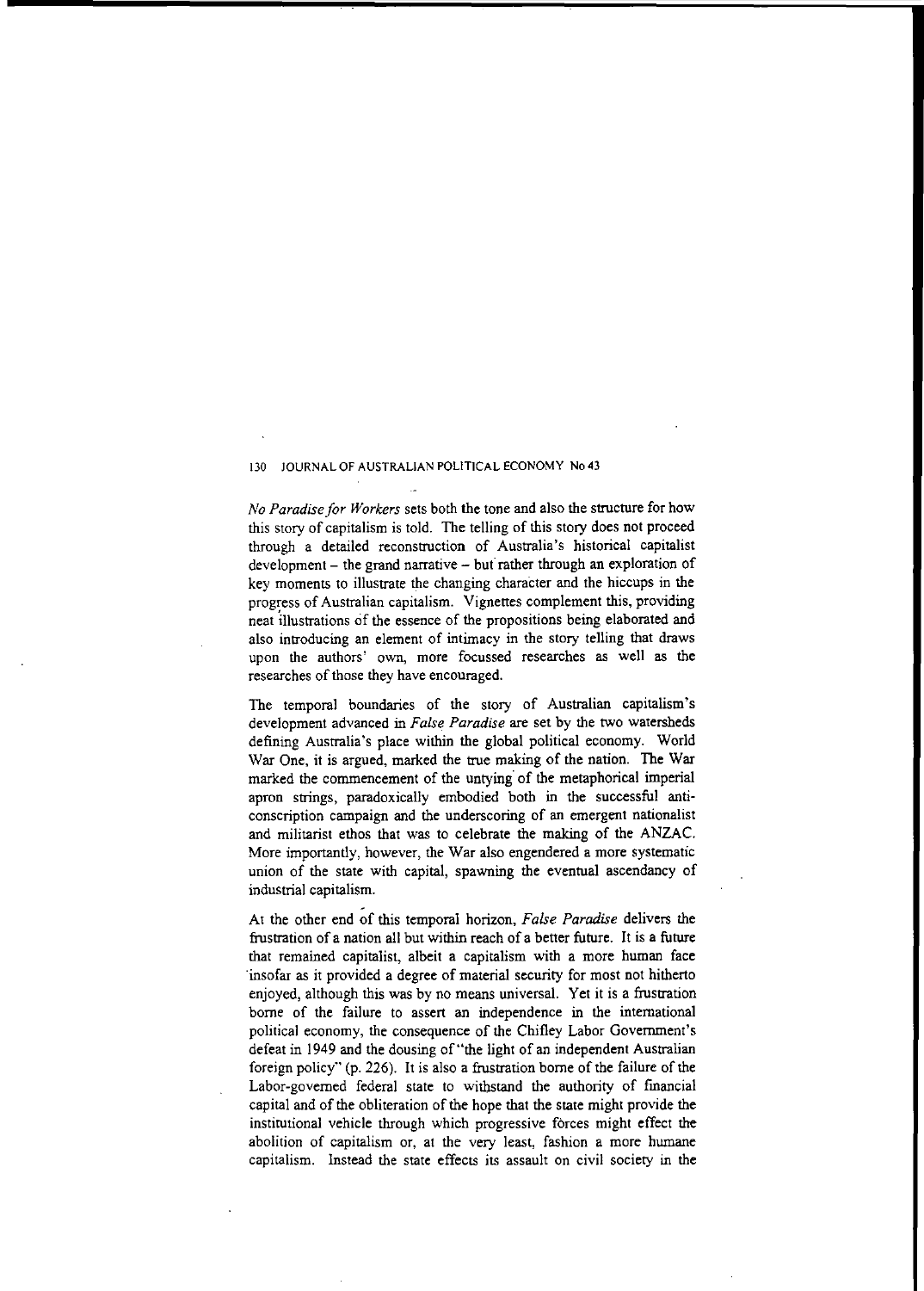name of defending capitalism and, worse still, subordinating Australia to **a new imperial master.**

The state is the fulcrum around which capitalism's progress is orchestrated. Through World War One the state ensured developing markets for primary commodities, underwriting the rise of mining conglomerates, and post-War engineered the rise of manufacturing industry whilst appeasing the rural sector with a range of subsidies and support. Throughout this period, through the covert instruments of intelligence agencies, the state 'set about suppressing any radical and organised working class opposition to capital's dominance.

A corollary of the state's pivotal role was the continuing development of the organisational capacities of the state. One dimension of this was the 'professionalisation' of policy advice through reference to academic economists who were effectively brought into the service of the state, and called upon to provide intellectual justifications for capital's hegemony as well as some guidance in the shaping of policies that sought to reconcile the competing claims of capital. There were efforts to advance ·this institutional development in the face of the tensions emerging in the latter 1920s, through enhanced arbitral powers, though this development was, for a time arrested by the 1930s crisis. Indeed the eapacity of the state to formulate policies that might have reduced the impact of the 1930s crisis were frustrated by the individual and political rivalries within the Labor governments, both Federal and State, and by the force of 'money power'. With any effective progressive opposition checked by the rise of right wing forces, both old and new, and underpinned by a sympathetic state, fmancial capital effectively dictated the direction of state policy. The result was that the working class bore the brunt of the 1930s Depression materially and politically, and this continued to be the case through the remainder of the decade with the state restrictions on the exercise of civil liberties (Chs. 6-8).

The onset of World War Two provides Buckley and Wheelwright with the opportunity to scrutinise other emergent alternatives to this capitalist destiny. One revolved around Australia's insulation from the global **economy over the course of the War. This insulation provided the momentum for the consolidation of state authority in the federal arena,** although the constitutional basis of this was carried with the failure of the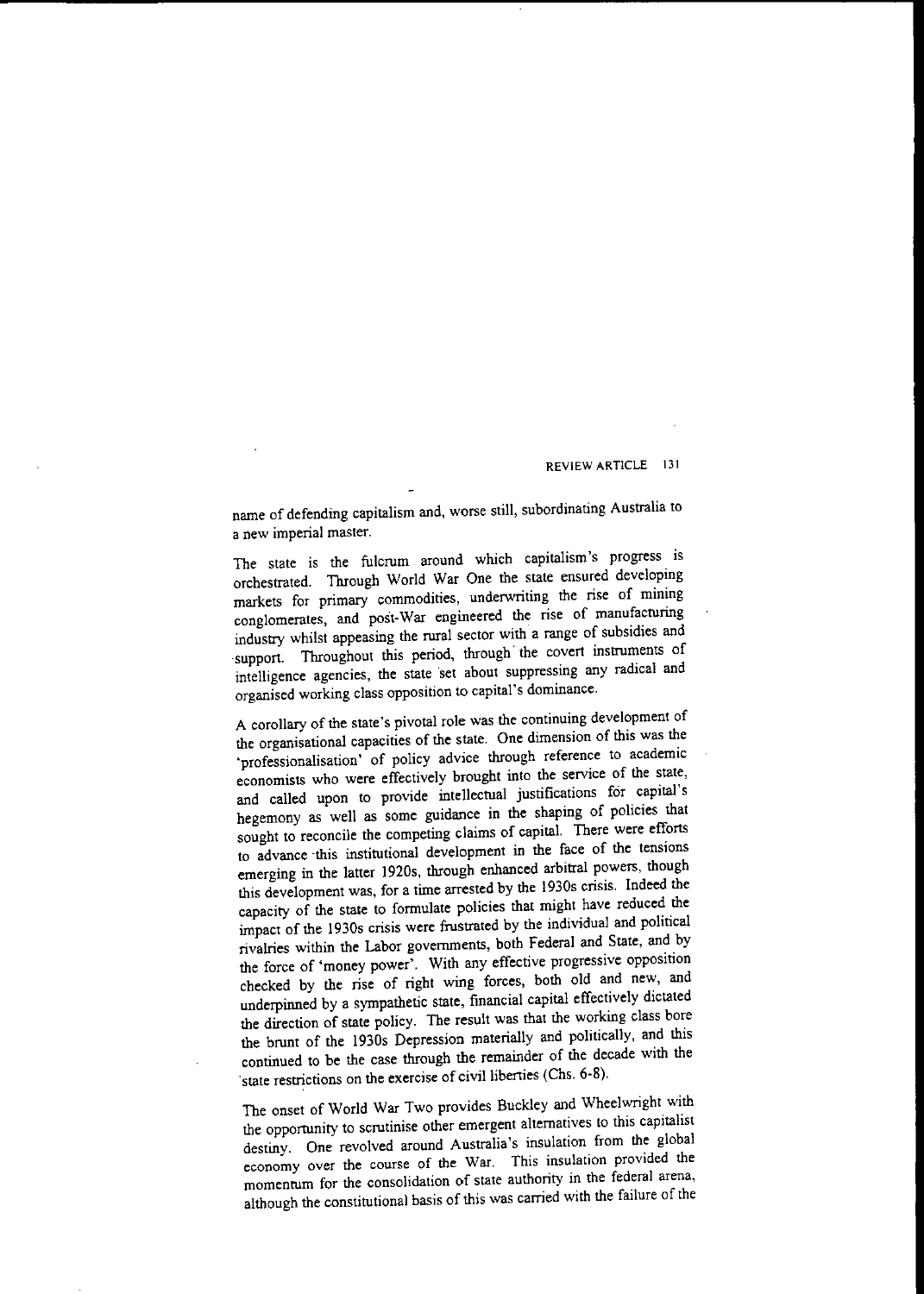1944 referendum. This, according to Buckley and Wheelwright quoting Fitzpatrick, limited the exercise of "full power to build a post-war Welfare State and curb the capitalist" (p. 153; Brian Fitzpatrick 'Daniel Mannix' *Outlook,* Vol 8 No 4 1964, p.13). Notwithstanding this formal limitation, the Commonwealth Labor Government did, however, proceed with implementing many progressive reforms: full employment policy, **advances in women'5 wages, immigration policy, training programmes,** improved social and medical services marred by the continued neglect of **Aborigines, and industrial reconstruction. However, industrial reconstruction was bound up with not only an endorsement of capitalism** *per se,* but international industrial and financial capital in particular. Industrial progress was secured, but it became organised on capitalist terms which necessarily meant state management and curbs of wage labour, effectively thwarting the realisation of the promised workers' .paradise.

The second dimension of the possibility for forging progressive alternatives lay in the hope of a more independent expression of Australia's political will within the international polity. The War provided the veneer for this will to be aired, with Australia asserting its right to participate in international conferences. But it was Labor's Minister for External Affairs, 'Doe' Evatt, the subject of a biography by. Buckley, Barbara-Dale and Wayne Reynolds *(Doc Evatt* 1994) who played a crucial role in the post-War settlement. He played Britain and the US to advantage to extend Australian political authority in the South West Pacific while supporting Indonesian independence and, more generally, assuming a non-partisan position in the prelude to the Cold War. The defeat of Labor, according to Buckley and Wheelwright, brought an end to this possibility.

The reader cannot take too much comfort from the retelling of the story of Australian capitalism. Whilst not wanting to conclude on a too pessimistic note, Buckley and Wheelwright do try to instil some hope in the future, finding hope in the promising struggles of individuals and a number of social movements and concluding with the assuring note that: "The outcome [of class struggle] is still in the balance" (p. 269).

Yet the story they tell does not inspire much confidence. Capitalism does prevail, albeit with some of its harder edges softened through the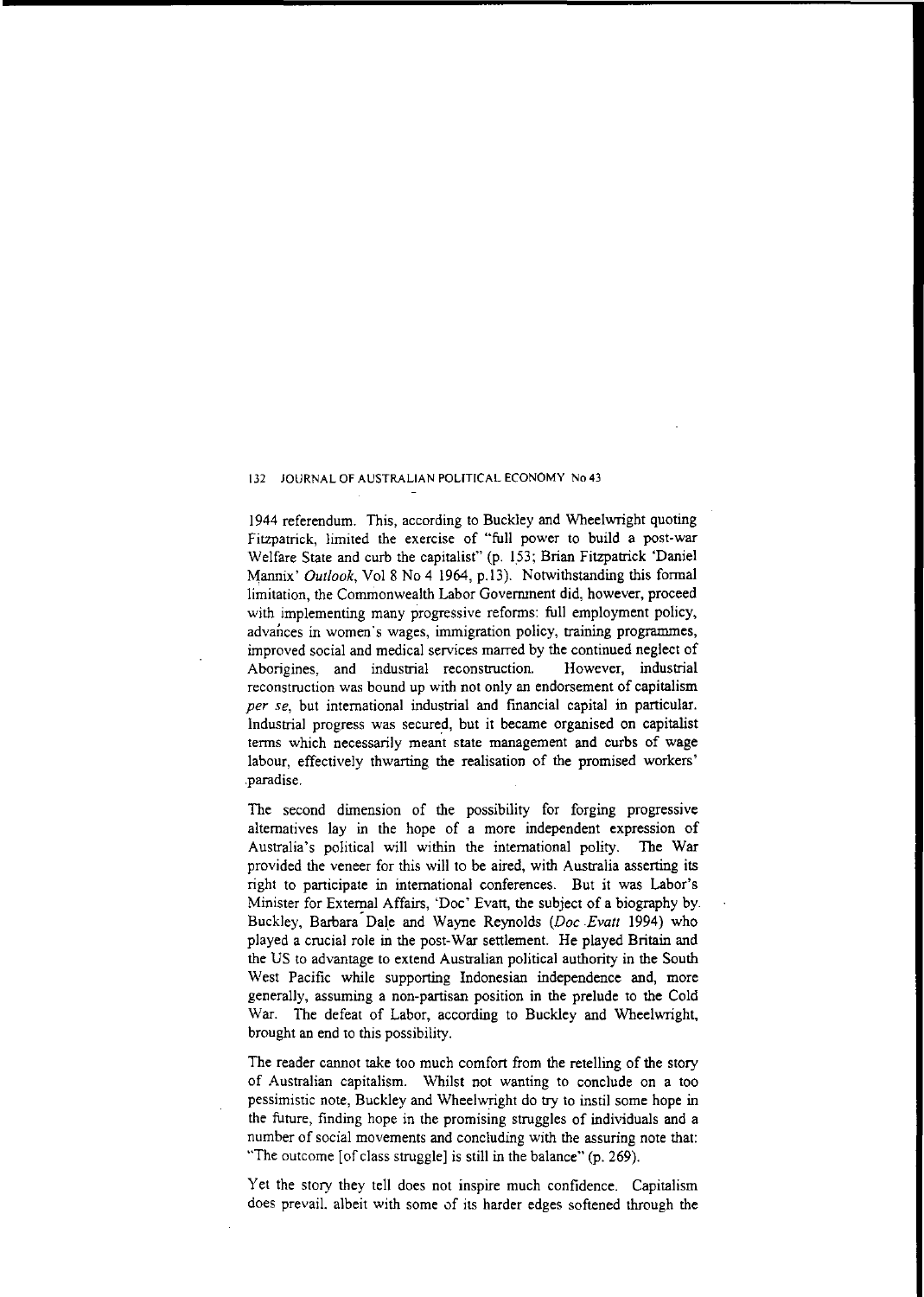successes of social struggle. However, one has to remain mindful that the systematic exploitative character of capitalism remains, and it is this that seems to colour the making of *No Paradise for Workers* and *False Paradise.* Certainly both of these studies point to the rich tapestry of hope that their history resurrects. They are not, as I have indicated, of the comparable heroic calibre of Clark's histories, celebrating individual and mostly men as they did, or Thompson's The Making of the English *Working Class.* It has to be acknowledged that Buckley and Wheelwright's studies are more limited in scope. But it would seem that a more critical element embeds a sense of gloom into their search for that paradise. Some pivotal themes are explored in the making of Australian capitalism, but they are not as critically developed as they might have. Three stand out. One relates to the treatment of Australia's place in the international political economy, another to the role of the state, and a third to the reluctance to abandon key focuses of the old Left tradition.

First, Australian capitalism is represented as a dependent capitalism. This forms one of the structures upon which *No Paradise for Workers* and *False Paradise* are organised. The nature of the studies limits a full articulation of the making of Australian capitalism as a constituent element in a global political economy, as was the case with Cochrane and Wells. The appreciation of Evatt's place in Australian history provides a vantage point from which this could have been taken up more fully and more systematically. The strength of the treatment of these international concerns is that they are not framed by the economism that characterises the Marxist treatments referred to at the outset of this paper. However, the incorporation of the political and ideological dimensions of this story tends to displace the import of accumulation, and it appears thal it is these forces which were crucial elements pushing Australia down the **path towards its client state status.**

Secondly, the state is represented as both the vehicle cohering and promoting capitalism, sometimes fiercely suppressing progressive struggles in the process, and the instrument through which progressive **forces must advance their interests. This is in effect a reiteration of the** thesis on the contradictory role that the state, but the problem is that state **remains inadequately theorised. This is not a demand that Buckley and** Wheelwright should have provided a more thorough and critical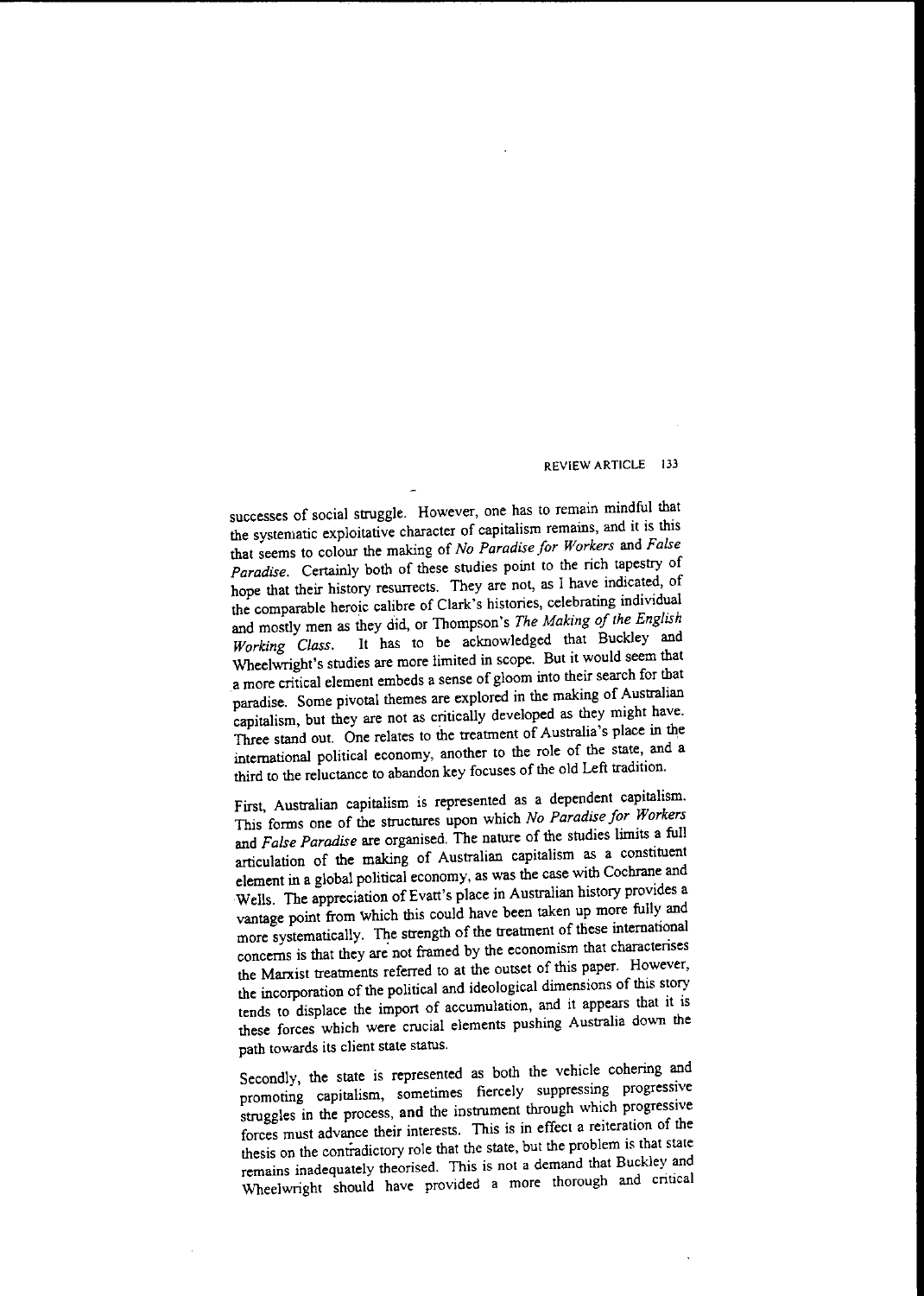**consideration of the state. The theoretical status of the state within** capitalism is posed in the Introduction to *No Paradise for Worker,* and there was not the scope to do much more than this (see pp.2, 4, 7-8).

However, because the state is so pivotal to their analysis, Buckley and Wheelwright keep coming back to consider the way in which different struggles sought to work through the state to advance their interests and build a less exploitative and more equitable society. We are constantly reminded of the side that the state invariably came down on. Even Labor-govemed states were not immune from this apparent 'structural determination'. *False Paradise* points to the dilemma this presents for the labour movement. As the Amalgamated Society of Engineers "wryly" remarked: 'The workers of this State now realise that a bad Labor Party is better than a good National Party' (40)!

This is a paradox that is highlighted but never resolved. Indeed, in .telling the story of the Chifley Labor Government and celebrating the work of Evatt, Buckley and Wheelwright tend to place themselves in the same paradoxical position. They acknowledge the very positive achievements of the Chifley Government whilst questioning some of Labor's - and Britain's Atlee Labour Government's - class politics. But. at the same time they seem to hold onto the hope that Labor might just have delivered, at the very least, on an independent foreign policy. Notwithstanding the state as an institution of capitalism, and especially a Labor-govemed state, it remains immensely problematic in the pursuit of the paradise.

Finally, and a key factor underpinning this paradox, Buckley and Wheelwright remain wedded to the old Left notion that it will remains the struggles of labour movements that hold out hope for the future. They have certainly taken on board the complexity of working class struggles in Australia. To their credit they have gone some way to weave into their appreciation of class struggle the gendered, racial and ethnic dimensions that have contributed to the momentum and distinctive character of Australian working class struggle. However, the overwhelming emphasis of their story remains on class struggle that is defined through the industrial and political arms of the labour movement: through the place and role of trade unions and the Labor Party. Social movements that take political struggle outside or beyond the realms of